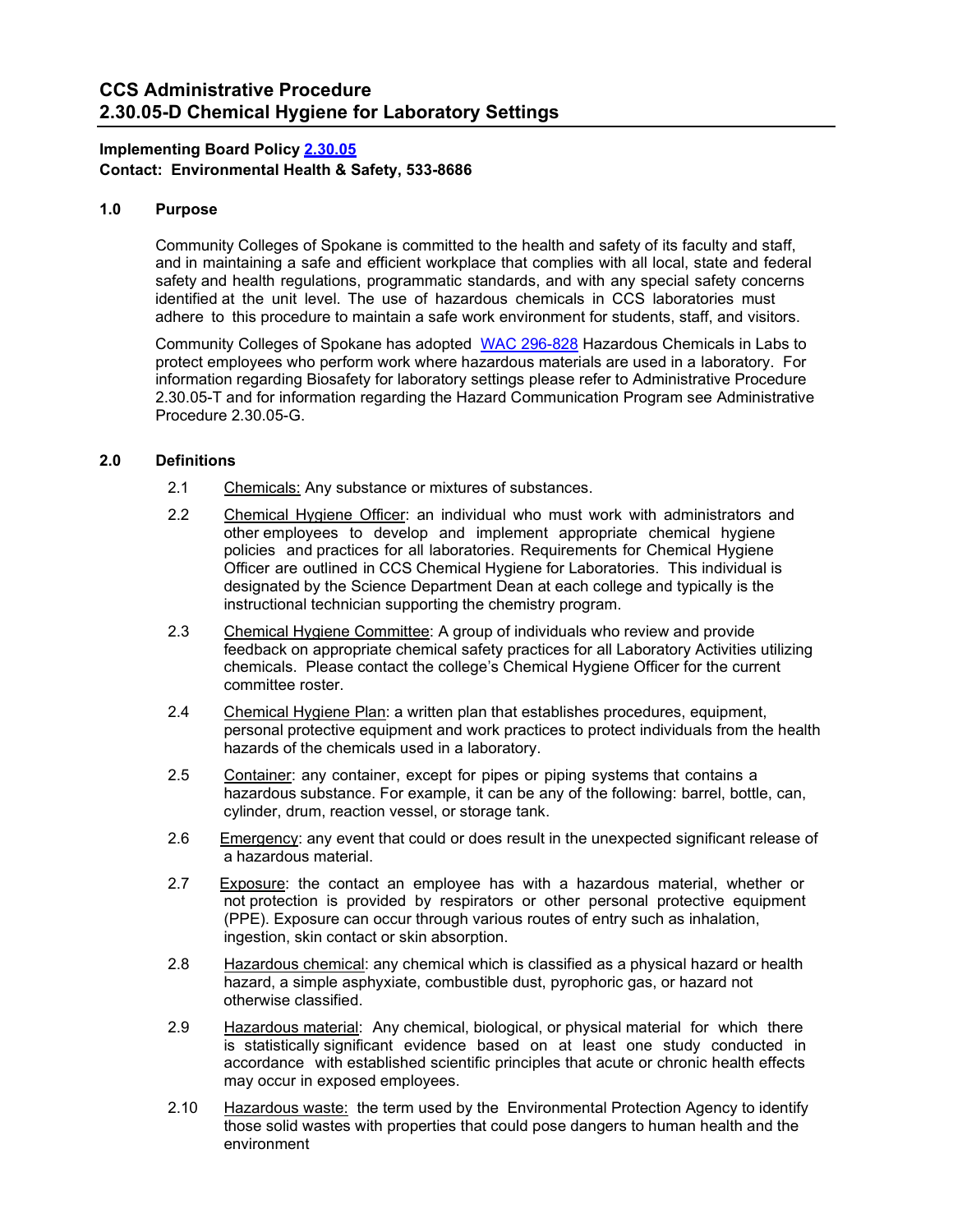- 2.11 Health hazard: A chemical which is classified as posing one of the following hazardous effects: Acute toxicity (any route of exposure); skin corrosion or irritation; serious eye damage or eye irritation); respiratory or skin sensitization; germ cell mutagenicity; carcinogenicity; reproductive toxicity; specific target organ toxicity (single or repeated exposure); or aspiration hazard. The criteria for determining whether a chemical is classified as a health hazard are detailed in WAC 296-901-14022.
- 2.12 Label: an appropriate group of written, printed or graphic information elements concerning a Hazardous Material that is affixed to, printed on, or attached to the immediate container of a Hazardous Material, or to the outside packaging.
- 2.13 Laboratory: a facility where the "laboratory use of hazardous substances" takes place. A workplace where relatively small amounts of hazardous substances are used on a non- production basis.
- 2.14 Laboratory Supervisor: The individual who is responsible for the activities taking place in a laboratory. This includes, but is not limited to, faculty during laboratory instruction and Principle Investigators as defined below.
- 2.15 Laboratory use: the handling or use of hazardous substances for experimental purposes in a non-production environment.
- 2.16 Personal protective equipment (PPE): equipment specifically designed to avoid exposure to contact or inhalation of hazardous chemicals worn by those using or potentially exposed to hazardous materials.
- 2.17 Permissible Exposure Limits: PELs are employee exposures to toxic substances or harmful physical agents that must not be exceeded. To obtain PELs for Hazardous Chemicals, see chapter 296-841 WAC, Airborne Contaminants.
- 2.18 Physical hazard: a chemical that is classified as posing one of the following hazardous effects: Explosive; flammable (gases, aerosols, liquids, or solids); oxidizer (liquid, solid or gas); self-reactive; pyrophoric (liquid or solid); self-heating; organic peroxide; corrosive to metal; gas under pressure; or in contact with water emits flammable gas.
- 2.19 Pictogram: A symbol plus other graphic elements intended to convey specific information about hazards.
- 2.20 Principle Investigator (PI): The individual who is directing research taking place in a laboratory. The PI has primary responsibility for establishing, following, and enforcing rules, procedures and methods for the proper control of Hazardous Materials. The PI is responsible for ensuring all research with Hazardous Materials is reviewed and approved by the Chemical Hygiene Committee. The PI is responsible for supervising the safety and performance of laboratory staff and students to ensure that required safety practices and techniques are employed.
- 2.21 Smoking: includes inhaling, exhaling, burning, carrying or possessing any lighted tobacco product; using an electronic nicotine delivery device or related product or using smokeless tobacco or any other device intended to simulate smoking.
- 2.22 Trained Spill Responder: An employee who has been trained and is authorized to clean chemical spills.
- 2.23 Safety Data Sheet (SDS) formerly known as Material Safety Data Sheet (MSDS). A standardized document containing information related to a toxic or hazardous material.
- 2.24 Waste minimization: using other chemicals, tools and equipment that enhance the health and safety of people while reducing impacts to the environment.

# **3.0 General Rules or Standard Operating Procedure (SOP)**

- 3.1 Avoidance of Exposure
	- 3.1.1 Employees shall observe written practices and procedures as established by the Laboratory Supervisor to control exposure.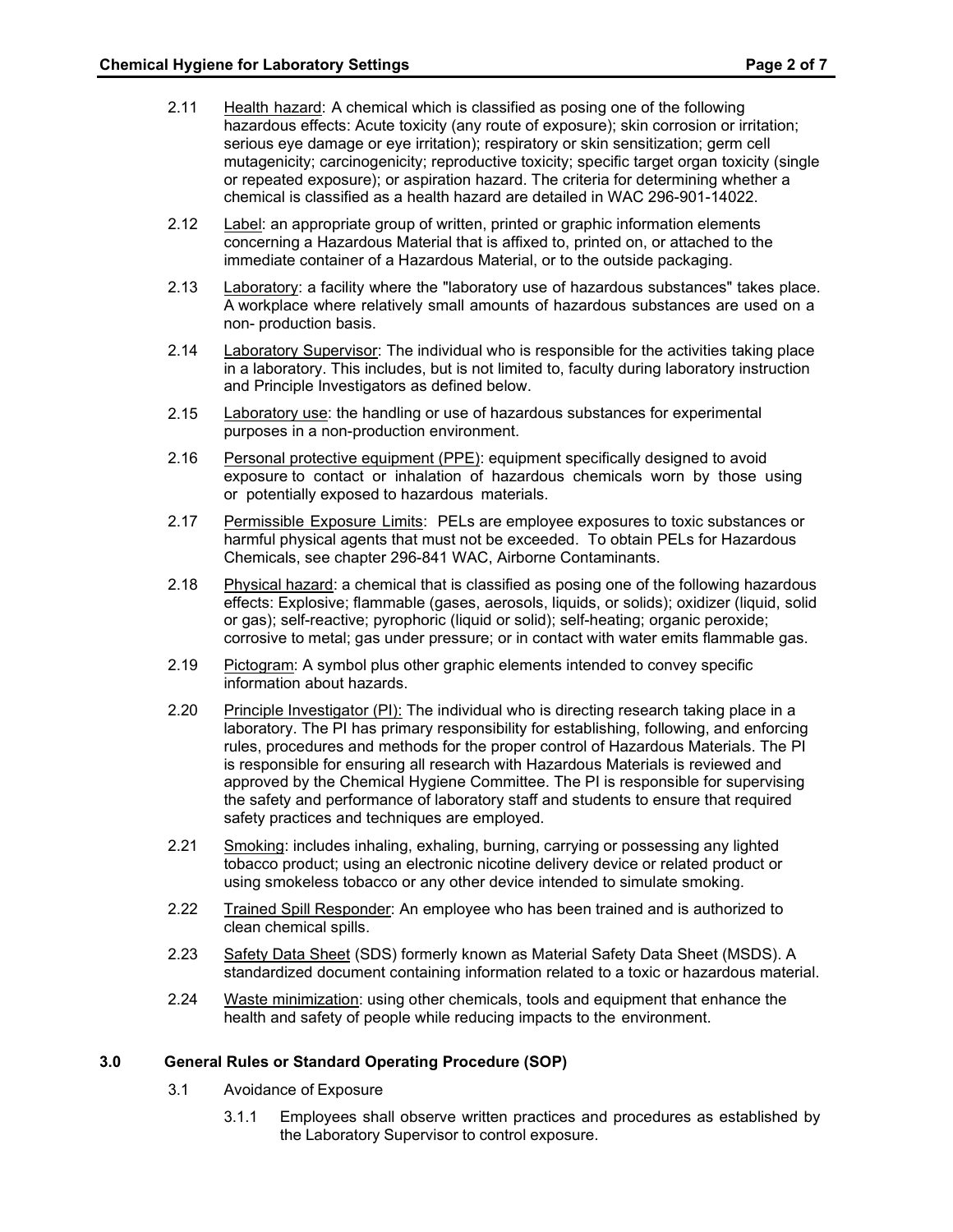- 3.1.2 Employees shall read the Safety Data Sheet (SDS) before handling a chemical for the first time and review the SDS frequently to keep well informed.
	- 3.1.2.1 The Laboratory Supervisor is responsible for ensuring that all employees comply with the District Hazard Communication Program and Chemical Hygiene Plan.
- 3.1.3 Work areas should be kept clean and free of obstructions. Cleanup should be completed at the end of each operation and at the end of each day.
- 3.1.4 All chemicals should be stored in an approved location when not in use.
- 3.2 Prohibited Activities
	- 3.2.1 Eating and drinking.
	- 3.2.2 Smoking and related activities.
	- 3.2.3 Horseplay or unsafe behavior.
	- 3.2.4 This list is not exhaustive. Consult the Laboratory Supervisor for additional specific prohibitions.

### **4.0 Choice of Chemicals**

- 4.1 The least hazardous material which will be effective in any given task or procedure should be used.
	- 4.1.1 The Laboratory Supervisor can assist in making a determination of relative risks of materials and in suggesting possible substitutions.
- 4.2 The smallest amount of hazardous materials needed to be effective in any given task or procedure should be used.
- 4.3 The Chemical Hygiene Committee must approve the use of any new hazardous material prior to the material being introduced into a Laboratory. Potential hazards and the appropriate safety precautions must be determined before any new chemical is introduced into the laboratory. The Committee will consult with the Biosafety and/or Chemical Hygiene Officer as appropriate.

### **5.0 Container Labeling**

- 5.1 The Laboratory Supervisor must verify that hazardous material containers are labeled in accordance with CCS Administrative Procedure [2.30.05-G](https://ccs.spokane.edu/ccsglobal/media/Global/PDFs/District/Policies/CH2/2.30.05_WorkplaceSafety/2-30-05G_HazardCommunicationProgram.pdf) Hazardous Communication Program requiring:
	- 5.1.1 Clear labeling identifying the contents;
	- 5.1.2 Appropriate hazard warning(s) (e.g. Flammable, Corrosive, Reactive, Toxic, etc.);
	- 5.1.3 The names, addresses, telephone numbers of the manufacturer and any appropriate pictogram(s).
- 5.2 The Laboratory Supervisor must ensure that all secondary containers are labeled in accordance with Hazard Communication Standard and Global Harmonization System of Classification and Labelling of Chemicals (GHS) and tagged, or marked with:
	- 5.2.1 Clear labeling identifying the contents, date of receipt, and/or preparation and name of preparer.
	- 5.2.2 Appropriate hazard warnings.
- 5.3 The Laboratory Supervisor must be notified immediately if any unmarked containers are discovered.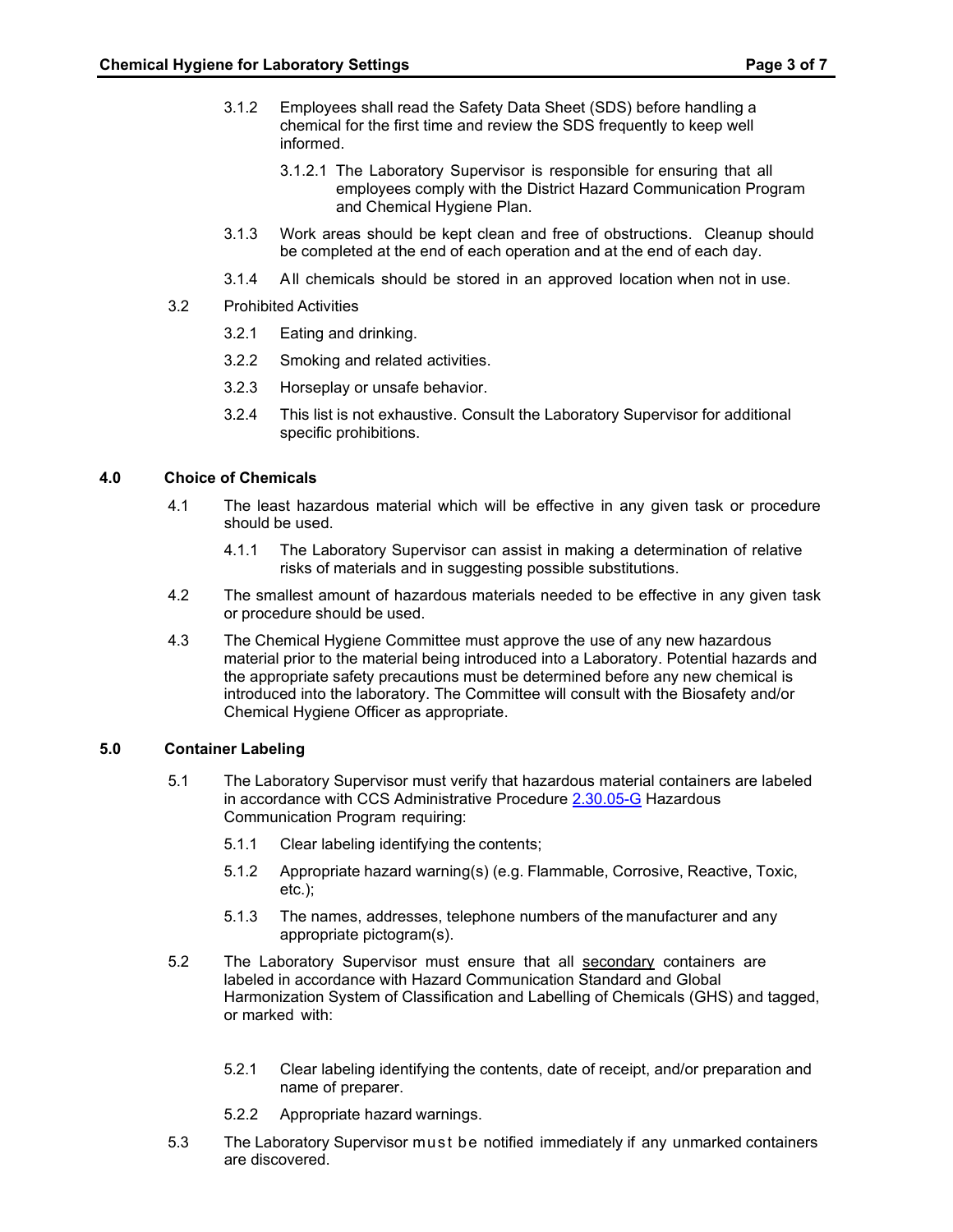### **6.0 Storage and Handling**

- 6.1 Prevention of exposure or emergency in chemical storage and handling areas is based partly on careful and appropriate containment, labeling, handing and avoiding unintentional mixing of hazardous materials.
- 6.2 The Laboratory Supervisor is responsible for ensuring that incompatible materials are separated or segregated based upon the health or physical hazards associated with the material.
	- 6.2.1 Contact the Chemical Hygiene Officer or Chemical Hygiene Committee if you require assistance in identifying the storage requirements for a hazardous material.
- 6.3 The Laboratory Supervisor shall ensure that all hazardous materials are stored in secured areas.
- 6.4 Used Hazardous Materials must be handled and stored so that there is no confusion about use or mixing with freshchemicals.

## **7.0 Personal Protective Equipment**

- 7.1 The Laboratory Supervisor (or a designated employee) will perform a hazard assessment for their area(s) of responsibility to determine appropriate personal protective equipment (PPE) for laboratory activities. Please refer to CCS Administrative Procedure 2.30.05-W Personal Protective Equipment Provision, Use and Care.
- 7.2 Appropriate PPE must be used to reduce exposure to Hazardous Materials. PPE includes, but is not limited to, face and eye protection, gloves, respirators, protective aprons and lab coats.

### **8.0 General Practices for Working with Chemicals or Hazardous Materials**

- 8.1 Follow the written procedures and rules that have been established by the Laboratory **Supervisor** 
	- 8.1.1 Always wear the minimum protective clothing and equipment that is recommended by the Safety Data Sheet or written laboratory procedure.
	- 8.1.2 Whenever possible, work within a ventilated hood. Use only the minimum quantities of the chemical required.
	- 8.1.3 When mixing acids or bases with water, always add the agent to the water to avoid violent reaction or spattering.
- 8.2 Laboratory Physical Space Requirements
	- 8.2.1 Hazardous Materials signs must be posted where such materials may be present.
	- 8.2.2 Appropriate signage must be posted on or near the laboratory entry.
	- 8.2.3 Appropriate signage must be posted on any cabinet, refrigerator, or freezer where Biohazardous Agents are present.
	- 8.2.4 Hazardous Materials in the laboratory should be kept separate from general classroom materials.

# **9.0 Unsecured Chemicals or Hazardous Materials**

- 9.1 The Laboratory Supervisor will ensure an unattended laboratory is secured.
- 9.2 Leave light switches on in area of an unattended laboratory operation.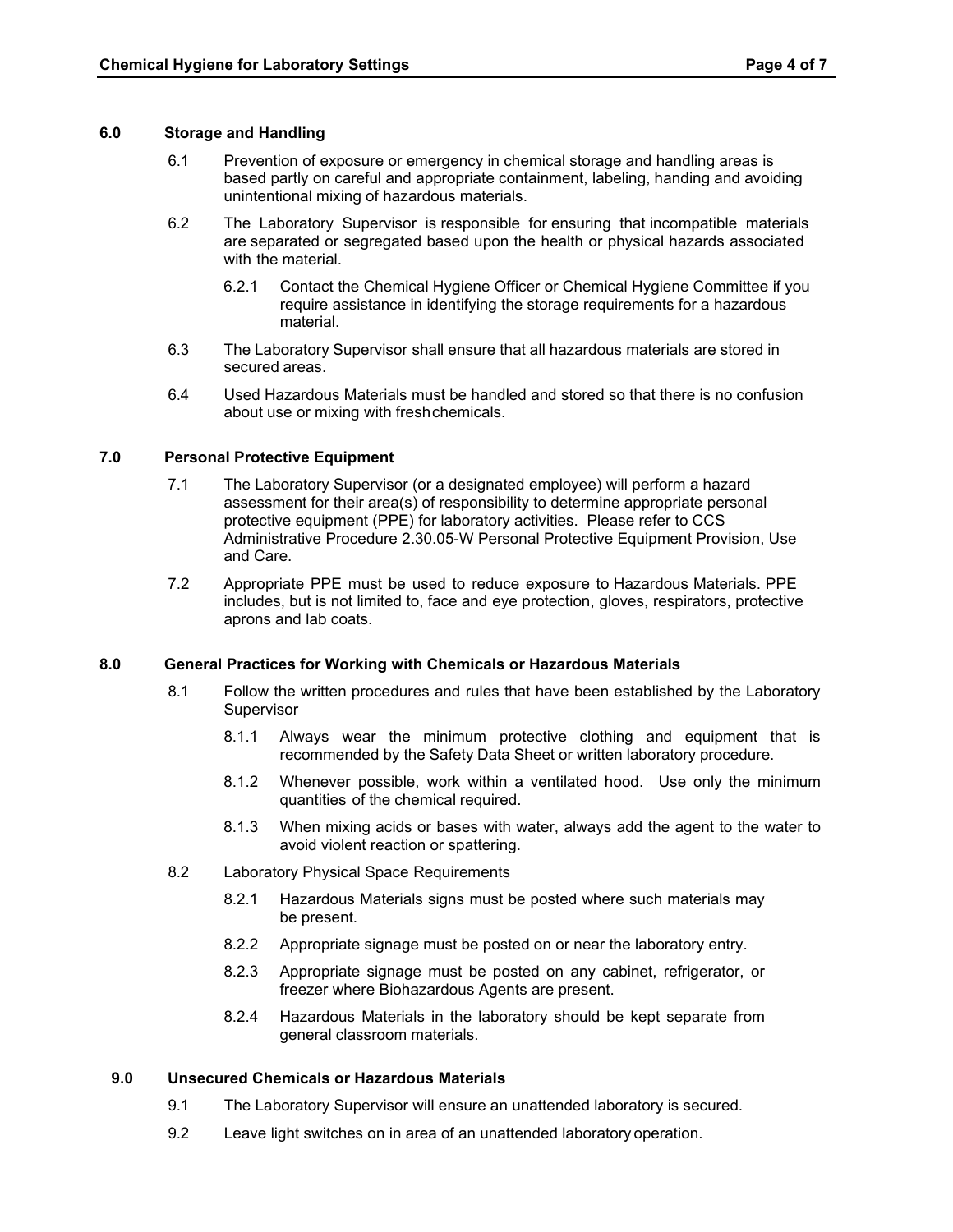- 9.3 Post signage on the entry of the Laboratory that, briefly describes the nature of the unattended operation, lists any hazardous materials, and provides the contact information of the Laboratory Supervisor.
- 9.4 Provide for the containment of Hazardous Materials in the event of failure of a utility service
- 9.5 If an apparatus is likely to be left unattended for long periods of time, electrical overloadprotection devices should be used.
- 9.6 Open flames must never be left unattended.

#### **10.0 Chemical Spill Response**

- 10.1 The Chemical Hygiene Officer will post emergency procedures for chemical release/spill/explosion in appropriate areas. Refer to CCS Emergency Management Plan--Immediate Actions for Specific Emergencies.
	- 10.1.1 The name, location and emergency contact information for the Trained Spill Responder(s) will be posted and maintained in areas designated as appropriate by the Chemical Hygiene Officer.
	- 10.1.2 Employees are encouraged to contact the Laboratory Supervisor whenever the severity of the spill is uncertain or in question.
	- 10.1.3 Chemicals spills that do not present a Health Hazard may be handled by employees who have been trained and are wearing appropriate PPE.
- 10.2 Mercury spills shall not be handled by anyone other than the Laboratory Supervisor or the Trained Spill Responder(s). M ercury spill kits will be maintained and located in those areas determined appropriate by the Chemical Hygiene Officer.

### **11.0 Laboratory Waste Management**

- 11.1 All chemical waste must be disposed of in a legal and appropriate manner.
- 11.2 The Chemical Hygiene Committee will make all Laboratory Supervisors aware of appropriate procedures through informational materials and periodic safety training.
- 11.3 Laboratory Supervisors are responsible for ensuring biohazardous waste procedures are followed in their laboratory.
- 11.4 Copies of the training records will be maintained in the Environmental Health and Safety Office and in the Human ResourcesOffice.
- 11.5 All waste generated in laboratory activities will be managed in designated waste collection containers with appropriate labels (see section 5.0).
- 11.6 Disposal procedures are established in accordance with federal, state and local laws and are subject to change. Contact the Laboratory Supervisor or Chemical Hygiene Officer for current information.
- 11.7 When planning a laboratory activity, waste minimization must be a primary consideration.

## **12.0 Employee Information and Training**

- 12.1 Employees shall be made aware that there are potential risks in all activities involving chemicals and will be provided with a copy of this procedure and CCS Administrative Procedure [2.30.05-G H](https://ccs.spokane.edu/ccsglobal/media/Global/PDFs/District/Policies/CH2/2.30.05_WorkplaceSafety/2-30-05G_HazardCommunicationProgram.pdf)azard Communication Program.
- 12.2 It is the responsibility of the appropriate Dean(s) to ensure that personnel in their divisions are informed of the location and availability of reference materials on the physical and health hazards of the chemical found in their workplace.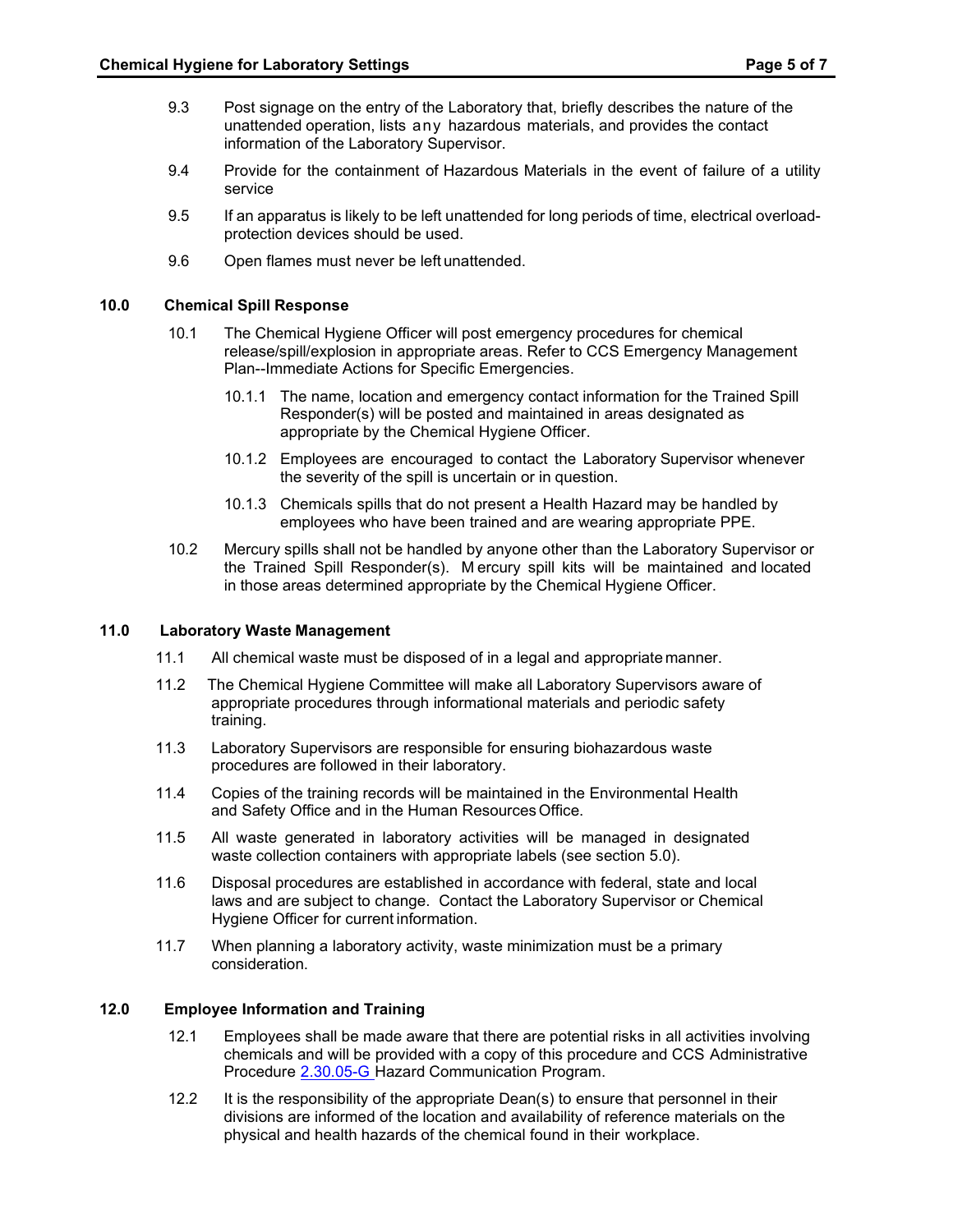- 12.2.1 This information should include the safe handling, storage and disposal of hazardous chemicals in the lab. Such information may be provided by a number of means, including: this document, printed references, video tapes, classroom training and on-the-job training.
- 12.3 Existing training programs must be reviewed periodically to update information about the lab standard. The Chemical Hygiene Committee should review and revise their safety training programs annually.
- 12.4 Laboratory Supervisors must ensure that any safety instruction given in their laboratory is up-to-date with current lab standards as defined by the Chemical Hygiene Committee.
- 12.5 Employees shall be made aware that there are potential risks in all activities involving chemicals and will be provided with a copy of this procedure.
- 12.6 All training will be documented with records maintained in the employee's personnel file and copies forwarded to the Human Resources Office.

#### **13.0 Housekeeping**

- 13.1 Laboratories should be kept free of clutter. Working areas should be cleaned up at the end of each operation and at the end of each day.
- 13.2 Safety showers, eyewashes, and fire extinguishers shall be free from any obstruction that would prevent access and use. Access to emergency exits shall be kept clear at all times.
- 13.3 Circuit breaker panels shall have an unobstructed clearance of 30".The floor shall be kept clean and free of slip hazards by reasonable cleaning and immediate cleanup of spills.

#### **14.0 Inspection and Maintenance of Protective Devices**

- 14.1 All automatic shutoff devices should be tested in accordance with manufacturer recommendations to ensure proper operation.
- 14.2 Fume hood and other protective equipment must function properly. Specific measures must be taken to ensure proper and adequate performance of all ventilation systems. Testing of fume hoods/exhaust fans will follow industry standards and vendor specifications.
- 14.3 Explosion shields and isolation devices should be visually inspected by the user for cracks or other damage before each use.
- 14.4 Safety showers and emergency eyewashes shall be activated and inspected according to the CCS Emergency Washing Facilities Protocol.
- 14.5 Tags indicating date inspected and the inspector will be attached to showers and eyewashes.
- 14.6 First aid kits will be available to Laboratory Supervisors with stocked supplies and shall be inspected as appropriate.

### **15.0 Medical Consultation and Examinations**

- 15.1 CCS will provide all persons involved in the laboratory use of chemicals an opportunity to receive medical attention, including any follow-up examinations that the examining physician determines to be necessary, under the following circumstances.
	- 15.1.1 Whenever an employee develops signs or symptoms associated with hazardous chemicals to which the employee may have been exposed in the laboratory;